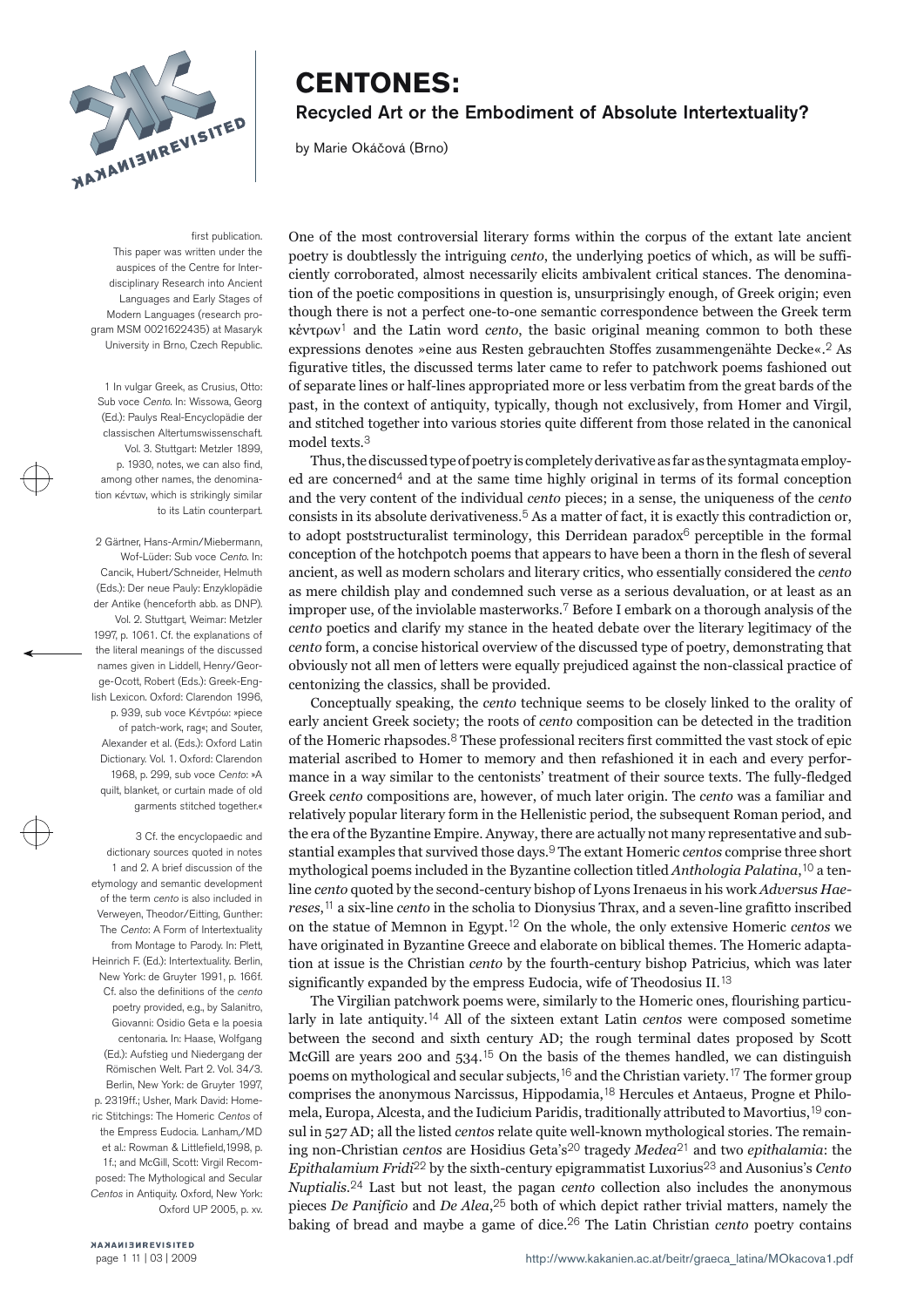

4 On the necessary accommodations of the Homeric and Virgilian units in the process of cento composition, cf. Usher 1998, pp. 35-56; Lamarcchia, Rosa: Dall'arte allusiva al centone (A proposito di scuola di poesia e poesia di scuola). In: A&R 3 (1958a), p. 211f.; and McGill 2005, p. 22.

5 Cf. McGill 2005, p. 23, who comes to the conclusion that »secondariness and originality, far from being antithetical, are complementary forces in cento composition«. The disparate nature of the cento is also comm. on by Opelt, Ilona: Der zürnende Christus im Cento der Proba. In: JbAC 7 (1964), p. 106f.; and Pavlovskis, Zoja: Proba and the Semiotics of the Narrative Virgilian Cento. In: Vergilius, 35 (1989), p. 70f.

6 Jacques Derrida's method of deconstruction, when applied to a work of literature, is aimed at finding the point where the oppositions on which the work is based collapse and the text appears to contradict itself (on the implications of deconstruction on literary criticism, cf., e.g., Eagleton, Terry: Post-Structuralism. In: Eagleton, T.: Literary Theory: An Introduction. Minneapolis/MN: Minnesota UP 1983, p. 132ff.; cf. Belsey, Catherine: Deconstructing the Text. In Critical Practice. London, New York: Methuen 1980, pp. 103-124). In one way, the cento can therefore be seen as a case study in self-deconstruction.

7 The most telling examples of cento criticism expressed from different perspectives will be cited later. On the commonly unfavourable opinions on the cento and the literary output of late antiquity in general, cf. Herzog, Reinhart: Die Bibelepik der lateinischen Spätantike: Formgeschichte einer erbaulichen Gattung. Vol. 1. Munich: Fink 1975, p. 6f.; and Pavlovskis 1989, p. 70f.

8 On this theory, cf., e.g., Crusius 1899, p. 1930f.; Wilken, Robert L.: The Homeric Cento in Irenaeus, Adversus Haereses I, 9, 4. In: VChr, 21 (1967), p. 28; and Pavlovskis1989, p. 71. For an examination of the similarities and differences between the practice of the rhapsodes and that of the centonists, cf. Lamarcchia 1958a, p. 214f.

9 The rather untypical and questionable occurrences of the debated poetic phenomenon in Greek literature include, e.g., several Homeric quotations in Aristophanes, which could also be recognized as examples of

NANAMISHREVISITED page 2 11 | 03 | 2009 the anonymous *De Verbi Incarnatione*,<sup>27</sup> the *De Ecclesia*,<sup>28</sup> whose probable author is the above-mentioned Mavortius,<sup>29</sup> the *Versus ad Gratiam Domini*, a work attributed to someone named Pomponius and composed perhaps in the fifth century,30 and the famous *Cento Probae*31 by the fourth-century poetess Proba.32

For the sake of complexity of the above-provided account, it should be remarked that<br>there also existed non-Homeric and non-Virgilian *centos* fabricated, for example, from the<br>verses of Hesiod or Ovid,<sup>33</sup> as well as work such as the comic epic *Batrachomyomachia* or Reposianus's *De Concubitu Martis et Veneris*.<sup>34</sup> Finally, we should observe that the *cento* form did not die out at the end of classical antiquity; rather, this poetic oddity remained popular in medieval as well as Renaissance literature and continues to be

As becomes evident from the preceding survey, the production of Greek, as well as Latin *cento* poetry is characteristic of the later stages of the respective literary traditions. This close parallelism is admittedly not fortuitous. Generally speaking, late ancient authors' litera ry preoccupations are marked by significant formalism.<sup>36</sup> Without much exaggeration, we can speak about the cult of form adhered to at the expense of content<sup>37</sup> and actually lying at the very root of the *cento* techniq tations on the literary quality of their works and occasionally resulted in their vagueness and obscurity.<sup>38</sup> The most glaring example in this respect is the *De Alea*; in this case, not even the very subject matter of t

Nonetheless, as I have already suggested, the *cento* poetry was perfectly in line with the spirit of the age and contemporary authors' predilections for various *>original*<ar/>and formally elaborate adaptations of the ca dern understanding of the author's genius.<sup>40</sup> The patchwork texts should simply be viewed in connection with the ancient tradition of the *imitatio veterum*. The centonists undoub tedly embraced this concept *satis superque*.41

In the ensuing examination of the modes of production of the *cento* verse, the focus will<br>be predominantly on the Latin *centos* and specifically on the non-Christian conversions of<br>the Virgilian material, which, while be port and mood. The formal design of both the above-mentioned *cento* types exhibits equal playfulness. Nevertheless, whereas the authors of the pagan *centos* handle rather trivial themes and their creations are typically work pieces are meant to be serious poetic endeavours exalted in both tone and thought.<sup>42</sup> The stark contrast between, on the one hand, Ausonius's and Luxorius's employment of Vir gil's language as an effective means of divulging the secrets of the wedding night,<sup>43</sup> or the two practically parodical accommodations of the bard's dignified epic to very down-to-earth topics such as breadmaking and dic pretations of Virgil actually are.

The most comprehensive ancient source of information on the *cento* poetics is indispu tably a unique prose prefatory letter to the *Cento Nuptialis*, $46$  which Ausonius addressed to his friend, the rhetor Axius Paulus. In this epistle, the fourth-century poet, rhetorician, and, in a sense, literary theoris sition.<sup>47</sup> The basic inherent quality of the *centos* that Ausonius repeatedly points out is the playful and ludicrous nature of these poetic enterprises, which he considers as trifling rather than serious works.<sup>48</sup> At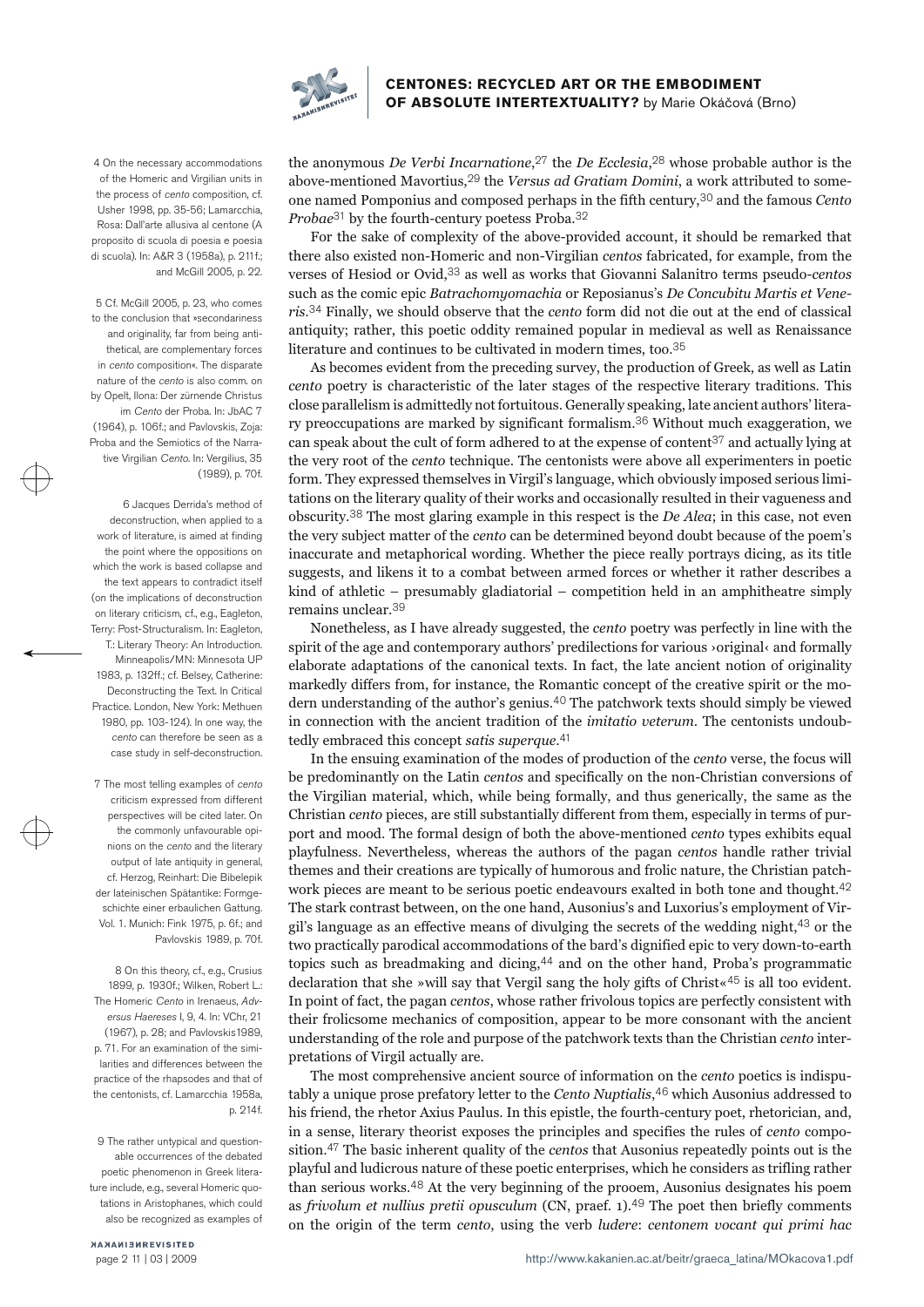

the pastiche technique, though (cf. Gärtner, Hans Amin: Sub voce Cento. In: DNP 1997, vol. 2, p. 1062).

10 Stadtmüller, Hugo (Ed.): Anthologia Graeca Epigrammatum Palatina cum Planudea. Vol. III. Pars Prior: Palatinae Libri IX Epp. 1-563, Planudeae L. I Continens. Leipzig: Teubner 1906, poems 9.361, 381, and 382.

11 For a careful examination of this patchwork text, cf. Wilken 1967, pp. 25-33.

12 I paraphrase Usher1998, p. 3, note 3. Cf. the list of the pagan centos composed out of Homer's poetry supplied by Salanitro 1997, p. 2325ff.

13 Cf. the edition of Eudocia's work by Usher, M.D. (Ed.): Homerocentones Eudociae Augustae. Stuttgart, Leipzig: Teubner 1999; and the most recent ed. by Schembra, Rocco: Homerocentones. Corpus Christianorum: Series Graeca, 62. Turnhout: Brepols; Louvain: Louvain UP 2007. The extent and importance of Eudocia's contribution to the final version of the cento is examined by Usher, M.D.: Prolegomenon to the Homeric Centos. In: AJPh 118.2 (1997), pp. 305-321. For a detailed analysis of various aspects of the cento text in question, cf. the illuminating monograph Usher 1998.

14 A kind of precursor of the fullyfledged Latin centos is, e.g., a quotation from Virgil in Petronius (Liebermann, Wolf-Lüder: Sub voce Cento. In: DNP 1997, vol. 2, p. 1062).

15 McGill 2005, p. xv.

16 Except for the Cento Nuptialis, all these patchwork texts can be found in the Codex Salmasianus in Riese, Alexander (Ed.): Anthologia Latina sive Poesis Latinae Supplementum. Pars Prior: Carmina in Codicibus Scripta. Fasc. I: Libri Salmasiani Aliorumque Carmina. Leipzig: Teubner 1894, poems 7-15 and 17-18.

17 The Latin Christian centos are included in Schenkl, Karl (Ed.): Poetae Christiani Minores. Corpus Scriptorum Ecclesiasticorum Latinorum, 16. Vienna: Tempsky 1888, pp. 511-640.

18 For a critical ed. of this cento, cf. Paolucci, Paola (Ed./transl./comm.): Il centone virgiliano Hippodamia dell'Anthologia Latina. Introduzione, edizione critica, traduzione, commento. Hildesheim et al.: Olms 2006.

concinnatione luserunt (3). The next sentence, in which Ausonius describes the process of composing his own cento and envisages what the reader's reaction to this minor poem may be like, reads as follows: *solae memoriae n quod ridere magis quam laudare possis* (4f.). Further, we should note the use of the noun

*ludus* in lines 11 and 43, the employment of the deverbative noun *ridenda* in line 20, the adjective *iocularis* in line 7 and *ludicrus* in line 21, the nominal use of the latter adjective in line 32, and, last but not

shes no aspirations to compete with serious poetic works; he acknowledges that the *cento* is a kind of literary play or memory exercise,  $51$  and as such should be classed among the minor, light forms of poetry.<br>Another de diversis unum, de seriis ludicrum, de alieno nostrum (CN, praef. 20f.). The same motif reappears later in the epistle where Ausonius characterizes the structure of the patchwork poem in the following way: variis de loci solidatur (2f.).<sup>52</sup> The poet consequently takes this explanation as a starting point for his description of the verse schemes and metrical rules recommended for the *cento*.<sup>53</sup> The wholeness vs. the patchiness of the *c* pares the patchwork technique to the ancient Greek jigsaw-puzzle-like game called στομά χιον,54 he returns to the *cento* proper and presents the final set of rules under which the piecemeal poems should operate:

*hoc ergo centonis opusculum ut ille ludus tractatur, pari modo sensus diversi ut congruant, adoptiva quae sunt ut cognata videantur, aliena ne interluceant, arcessita ne vim redarguant, densa ne supra modum protuberent, hiulca ne* 

*pateant.* (43-46)<sup>55</sup><br>The emphasis here is again on the neat coalescence of the individual Virgilian verse units,<br>the linkage of which should become virtually invisible so that the piece could give the impres-

sion of an organic whole, which conveys a distinct meaning.<br>Lastly, we should note that the tone which Ausonius adopts in the debated preface is<br>not only instructive and ostensibly disparaging, as demonstrated above, but a (CN, praef. 7f.). This subject then recurs in the parecbasis included in the *Cento Nuptialis*56 (*cetera quoque cubiculi et lectuli operta prodentur, ab eodem auctore collecta, ut bis erubes*camus qui et Vergilium faciamus impudentem [CN, parecb. 4-6]) and it is further discussed<br>in the epistolary epilogue of the cento<sup>57</sup> where it becomes evident, however, that the author<br>is certainly not serious about his f *adversum eos, qui, ut Iuvenalis ait, ›Curios simulant et Bacchanalia vivunt‹, ne fortasse mores meos spectent de carmine* [CN, epilog. 1-3]) and emphasizes that the obscenity of a work of literature gives absolutely no indication of the low morals of its author: *>lasciva est nobis pagina, vita proba‹, ut Martialis dicit* (3). Moreover, Ausonius even suggests that the indecency of his verse stems actually from Virgil (*et si quid in nostro ioco aliquorum*  hominum severitas vestita condemnat, de Vergilio arcessitum sciat [17f.]), which means<br>that he himself is beyond reproach. The poet essentially intimates that even the writings of<br>such a reputable author as Virgil are not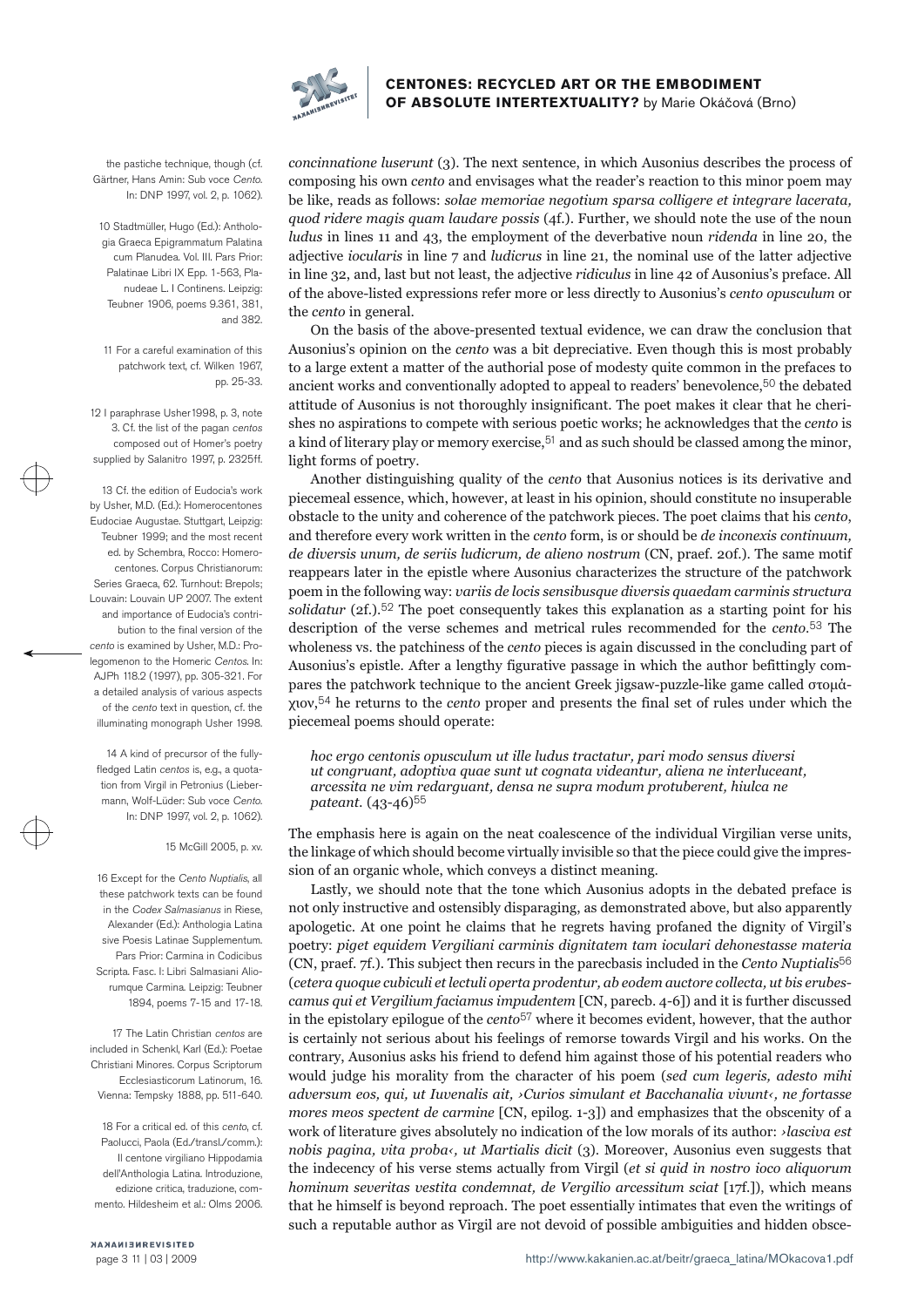

19 For a discussion of Mavortius's identity and his authorship of the Iudicium Paridis, cf. Vidal, Joesp-Lluís: Christiana Vergiliana I: Vergilius Eucharistiae cantor. In: Studia Virgiliana: Actes del VIè Simposi d'Estudis Clàssics, 11-13 de febrer de 1981 (Estudis de literatura comparada). Barcelona: Secció Catalana de la Societat Espanyola d'Estudis Clàssics 1985, p. 210ff · Salanitro 1997 p. 2339; and McGill 2005, p. 72f.

20 The confusion surrounding the centonist's name is discussed, e.g., in Vidal, J.-L.: Tragic Vergil: Rewriting Vergil as a Tragedy in the Cento Medea. In: CW 95.2 (2001/02), p. 152f. On Geta's name and identity, cf. also Lamarcchia1958a, p. 204, note 1; and Salanitro, G. (Ed./transl.): Osidio Geta: Medea. Introduzione, testo critico, traduzione ed indici. Con un profilo della poesia centonaria greco-latina. Rome: Ed. dell'Ateneo 1981, pp. 63-66.

21 Cf. the edition of this cento by Salanitro 1981 and Lamarcchia, R. (Ed.): Hosidii Getae Medea: Cento Vergilianus. Leipzig: Teubner 1981. The unusually copious secondary literature on this particular cento includes, e.g., Lamarcchia, R.: Metro e ritmo nella Medea di Osidio Geta. In: SIFC 30 (1958b), p. 175-206; Lamarcchia, R.: Osservazioni sulle sigle dei personaggi e le rubriche nella Medea di Osidio Geta. in: PP 13 (1958c), pp. 312-321; Lamarcchia, R.: Problemi di interpretazione semantica in un centone virgiliano. In: Maia, 10 (1958d), pp. 161-188; and McGill 2001/02, pp. 143-161.

22 The *cento* is included in Rosenblum, Morris (Ed./transl./comm.): Luxorius: A Latin Poet among the Vandals. Together with a Text of the Poems and an English Translation. New York, London: Columbia UP 1961, poem 91; as well as in the comm. ed. of Luxorius's poetry by Happ, Heinz (Ed./comm.): Luxurius. Vol. 1: Text und Untersuchungen. Vol. 2: Kommentar zu AL 37.18.203.287- 375 Riese. Stuttgart: Teubner 1986, poem 18

23 For a discussion of the spelling variants of the centonist's name, cf. ibid., 1.142-158. On Luxorius's identity and career, cf. ibid., 1.83-91; cf. Rosenblum1961, pp. 36-48.

24 The cento can be found, e.g., in the comparatively recent comprehensive ed. of Ausonius's works by Green, Roger P.H. (Ed./comm.): The

NANAMISHREVISITED page 4 11 | 03 | 2009 nities, which ancient grammarians termed *cacemphata*.<sup>58</sup> In effect, the somewhat elusive quality of Virgil's language is perhaps one of the reasons why his works were so frequently reused and >abused‹ in antiquity.<sup>59</sup>

After the examination of the most important concepts of the *cento* technique as they were<br>programmatically formulated by one of its practitioners, it is essential to emphasize that<br>the above-discussed intrinsic characteri tiveness and their playful nature, were exactly what their critics could not bear. The Christian<br>apologist of the second-century AD Tertullian in his work *De Praescriptione Haereticorum*,<br>for example, remarks upon the de meal texts for similar reasons.<sup>61</sup> It is evident that these two opinions on the *cento* poetics were necessarily theologically biased.<sup>62</sup> Nevertheless, we can adduce a more recent example of a surprisingly severe *cento* 

sent its most controversial aspects, let us focus on what the intricate *cento* form entails for its general readership. Essentially, in order to penetrate all the significance inherent in the centos, readers have to be continually aware of the semantic duality of these texts, which are<br>made up of independent Homeric or Virgilian phrases uprooted from their original contexts<br>and transposed to new and different

les<br/> $\cdot$  with profound knowledge of Virgil's poetry; otherwise, they cannot relish the unique interplay of meanings, which contributes to the richness and complexity of the narratives told.<br>A case in point is the *cen* by Ovid.66 Such involved interplay of allusions is really supreme and ensures that Geta's *cento* makes both extremely demanding and unexpectedly rewarding reading. To sum up, thoughtful reading of such a *cento* text requires the reader to recognize the means of its pro duction as well as to actively participate in the centonists' skilful play with language. Seen<br>through the lens of modern reception theories, the reader reproduces and completes each<br>particular *cento* through interpretat

From what has been observed on the mechanics of *cento* composition and the readers' reception of the patchwork poems, we can conclude that the semiotics of these literary works, as well as their semantics is determined by Viewed from the perspective of poststructuralist literary criticism, the *cento* is therefore certainly one of the most blatantly and most pervasively intertextual modes of writing. The term »intertextuality« was coined by tion and interpretation of their signification.69 We have to acknowledge that the ancient *centos* exemplify this underlying principle of all literature in general to the greatest degree possible.<sup>70</sup>

In conclusion, I would like to consider the implications of the centonists' work with langua ge material as such. In adopting the exact verses of the bards of the past and rearranging<br>them so that they convey new and distinct meanings,<sup>71</sup> the authors of the patchwork poems<br>take advantage of the arbitrariness of l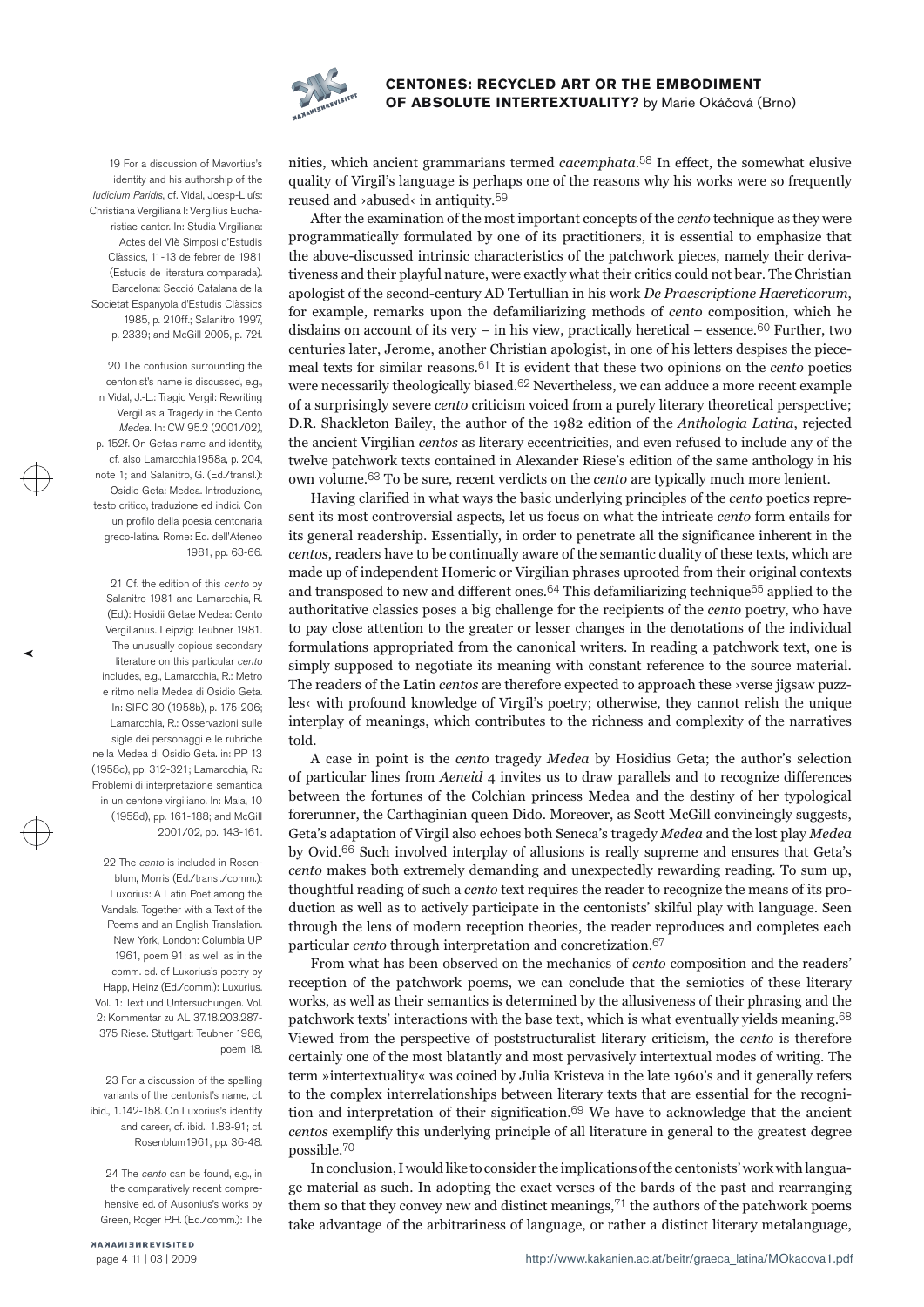

Works of Ausonius. Ed. with Intr. and Comm. Oxford: Clarendon 1991, poem XVIII

25 For an ed. of the De Alea, cf. Carbone, Gabriells (Ed./transl./comm.): Il centone De alea. Introduzione, testo, traduzione, note critiche, commento e Appendice. Loffredo: Naples 2002.

26 The thematic obscurity of the De Alea will be discussed in more detail.

27 This Christian cento is included in Riese, A.: Anthologia Latina Sive Poesis Latinae Supplementum. Pars Prior: Carmina in Codicibus Scripta. Fasc. II: Reliquorum Librorum Carmina. Leipzig: Teubner 1906, poem 719.

28 Cf. Riese 1894, poem 16.

29 On Mavortius's authorship of the De Ecclesia, cf. Vidal 1985, p. 210ff.; Salanitro 1997, p. 2354f.; McGill 2005, p. 169, note 63.

30 On Pomponius's authorship and the dating of the cento, cf., e.g., Salanitro 1997, p. 2351f.

31 On this cento, cf. esp. Herzog 1975, pp. 14-51; Clark, Elizabeth A./Iatch, Diane F. (Ed./transl.): The Golden Bough, the Oaken Cross: The Virgilian Cento of Faltonia Betitia Proba. Chico/CA: Scholars Pr. 1981b, including an English transl. of Proba's text. Inspiring articles examining different aspects of the discussed cento text include Opelt 1964, pp. 106-116; Clark, E.A./Iatch, D.F.: Jesus as Hero in the Virgilian Cento of Faltonia Betitia Proba. In: Vergilius, 27 (1981a), pp. 31-39; Pavlovskis1989, pp. 70-84; Green, Roger P.H.: Proba's Introduction to Her Cento. In: CQ, 24.2 (1997), pp. 548-559.

32 On the identification of the author of the discussed Christian cento and the poem's date, cf., e.g., Barnes, Timothy D.: An Urban Prefect and His Wife. In: CQ, 56 (2006), pp. 249-256.

33 Essentially, cento poems, as Wilken 1967, p. 28, remarks, »could be composed out of any well known author such as Homer, Hesiod, Virgil, or Ovid«. Clark/Iatch 1981a, p. 37, note 9, mention a Greek cento composition on the passion of Christ consisting of lines adopted from the plays of Euripides and ascribed to Gregory of Nazianzus; Verweyen/Ritting 1991, p. 168, refer to Lucian's cento nuptial ode composed out of the verses of Pindar, Hesiod, and

the significance of which is always dependent upon the surrounding context.<sup>72</sup> In view of this fact, the *cento*, whose effect on the readers very much depends on their interpretive skills, can be understood as a sort of vative literary form.

Mag.a Marie Okáčová (geb. 1981), is assistant at the Department of Classical Studies, Faculty of Arts, Masaryk University, Brno and lecturer at the Language Centre, Faculty of Medicine Division, Masaryk University, Brno. She studied Latin and English, 2006 MA degree with the thesis: MA thesis: Carmina Figurata at the End of Classical Antiquity: Publilius Optatianus Porfyrius – Innovative Conception of Figured Poetry. Since 2006 PhD studies in Classical Philology. Contact: 52294@mail.muni.cz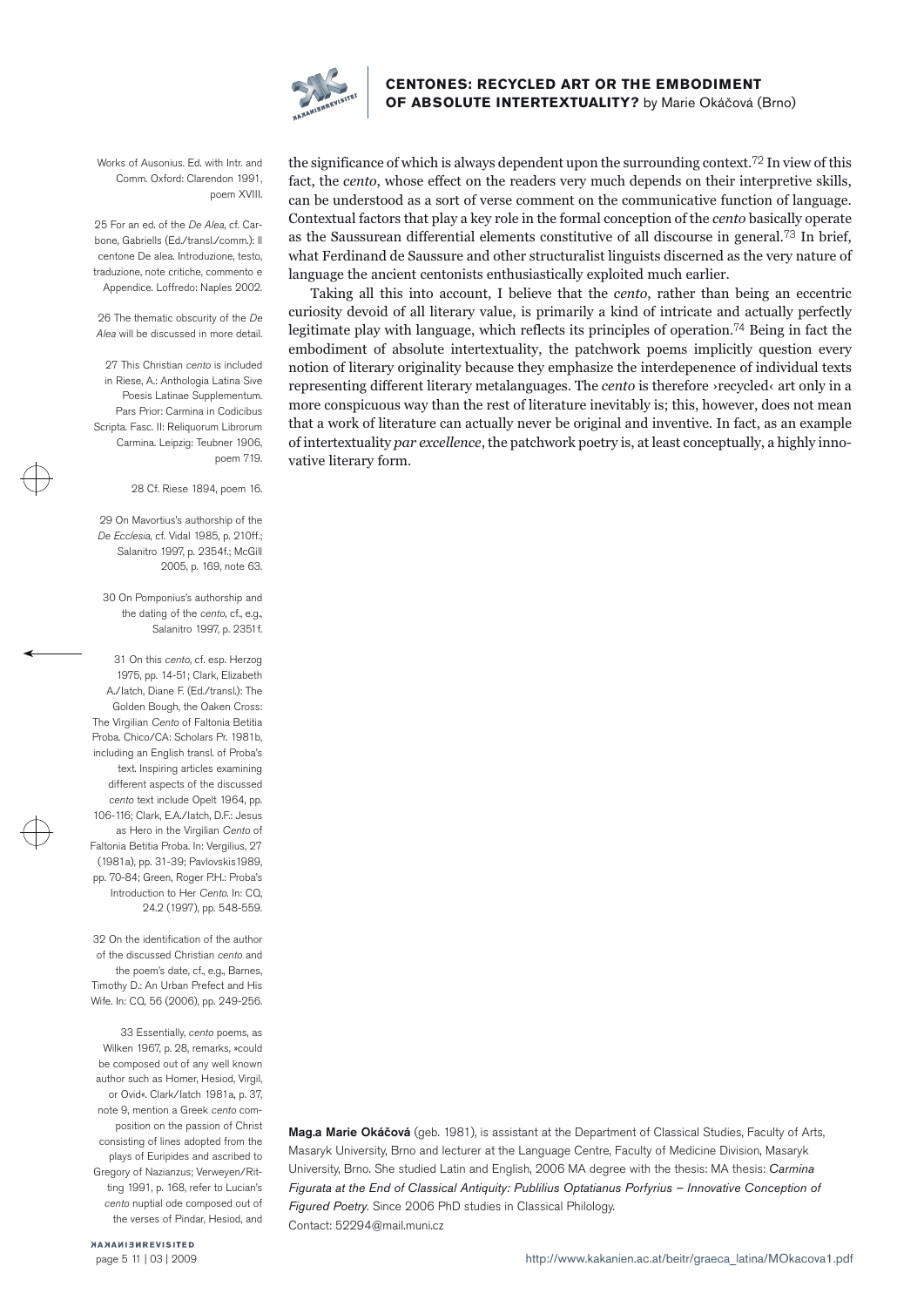

56 Henceforth abb. as CN, parecb.

57 Henceforth abb. as CN, epilog.

58 On the cacemphatic expressions embedded in Virgil's poetry, cf. McGill 2005, p. 109ff. Cf. Adams 1981, p. 201.

59 Pavlovskis 1989, p. 72, says that, in comparison with Homer, »Virgil is penumbral and indirect, more mysterious and therefore more suitable for imitation[.]«

60 The following quotations from the writings of the Church Fathers were taken from the Cetedoc Library of Christian Latin Texts [database online]. CLCLT-5. Turnhout: Brepols, 2002, available on http: //litterae. phil.muni.cz. Tert. Praescr. 39: Vides hodie ex virgilio fabulam in totum aliam componi, materia secundum uersus et uersibus secundum materiam concinnatis. Denique hosidius geta medeam tragoediam ex virgilio plenissime exsuxit. Meus quidam propinquus ex eodem poeta inter cetera stili sui otia pinacem cebetis explicuit. Homerocentones etiam uocari solent qui de carminibus homeri propria opera more centonario ex multis hinc inde compositis in unum sarciunt corpus. Et utique fecundior diuina litteratura ad f acultatem cuiusque materiae. Nec periclitor dicere, ipsas quoque scripturas sic esse ex dei uoluntate dispositas, ut haereticis materias subministrarent cum legam oportere haereses esse quae sine scripturis non possunt.

61 Hier. Epist. 53, 7: taceo de meis similibus, qui si forte ad scripturas sanctas post saeculares litteras uenerint et sermone conposito aurem populi mulserint, quicquid dixerint, hoc legem dei putant nec scire dignantur, quid prophetae, quid apostoli senserint, sed ad sensum suum incongrua aptant testimonia, quasi grande sit et non uitiosissimum dicendi genus deprauare sententias et ad uoluntatem suam scripturam trahere repugnantem. quasi non legerimus homerocentonas et uergiliocentonas ac non sic etiam maronem sine christo possimus dicere christianum, quia scripserit: iam redit et uirgo, redeunt saturnia regna, iam noua progenies caelo demittitur alto, et patrem loquentem ad filium: nate, meae uires, mea magna potentia solus, et post uerba saluatoris in cruce: talia perstabat memorans fixus que manebat. puerilia sunt haec et circulatorum ludo similia, docere, quod ignores, immo, et cum clitomacho loquar, nec hoc quidem scire, quod nescias.

50 For a discussion of the captatio benevolentiae adopted by Ausonius in his letter to Paulus, cf. McGill 2005, p. 7f. and p. 11.

51 The role of memory and ancient mnemonic techniques in composing patchwork poems is examined in ibid., p. 10ff. On the scholastic memory exercises by ancient authors, cf. also Lamarcchia 1958a, p. 193f.

52 In analysing these lines, McGill 2005, p. 19, focuses esp. on the figurative significance of the word structura and remarks that »centonists treat Virgil's language as though it had a material presence«.

53 Auson. CN, praef. 25-32: [...], in unum versum ut coeant aut caesi duo aut unus <et unus> sequenti cum medio. nam duos iunctim locare ineptum est et tres una serie merae nugae. diffinduntur autem per caesuras omnes, quas recipit versus heroicus, convenire ut possit aut penthemimeres cum reliquo anapaestico aut trochaice cum posteriore segmento aut septem semipedes cum anapaestico chorico aut \* \* post dactylum atque semipedem quicquid restat hexametro, [...]. For a comm. on this set of metrical rules of cento composition and their application in the Medea of Hosidius Geta, cf. Lamarcchia 1958b, pp. 175-  $206$ 

54 Auson. CN, praef. 32-42: [...], simile ut dicas ludicro, quod Graeci στομάχιον vocavere. ossicula ea sunt: ad summam quattuordecim figuras geometricas habent. sunt enim quadrilatera vel triquetra extentis lineis aut <eiusdem> frontis, <vel aequicruria vel aequilatera, vel rectis> angulis vel obliquis: isoscele ipsi vel isopleura vocant, orthogonia quoque et scalena. harum verticularum variis coagmentis simulantur species mille formarum: elephantus belua aut aper bestia, anser volans et mirmillo in armis, subsidens venator et latrans canis, quin et turris et cantharus et alia eiusmodi innumerabilium figurarum, quae alius alio scientius variegant. sed peritorum concinnatio miraculum est, imperitorum iunctura ridiculum. The meaning of this rather extensive metaphorical passage is interpreted by McGill 2005, p. 8f. and p. 20f.

55 These lines are closely linked to the above-quoted figurative description of the cento text as a structura. McGill notices that Ausonius again characterizes the cento »in structural terms« in this passage (ibid., p. 20). Cf. note 52.

40 On the appraisal of the cento in the Romantic period, cf. Herzog1975, p. 6, note 24. For a comment on the differing notions of originality, cf. also Lamarcchia 1958a, p. 195.

41 Ibid., pp. 193-216: Lamarcchia, e.g., sees a direct link between the technique of cento composition and what we may call scholastic classicism responsible for the mimetic character of ancient literature in general. The same point is mentioned by Salanitro 1981, p. 15f. McGill 2005, p. 23, however, points out that the cento cannot be seen as an instance of the regular *imitatio cum variatione* because its intertextual relationship to the model text is unprecedented; on Virgil as a source for imitative and emulative literary works, cf. ibid., p. xviiiff.

42 On the distinctions between the licentious cento and the grave Christian type, cf., e.g., Pavlovskis 1989, p. 82ff. On the essential differences between the Greek and the Latin Christian centos, cf. ibid., p. 72ff.

43 On the sexual imagery employed in Ausonius's cento epithalamium, cf. esp. Adams, James Noel: Ausonius Cento Nuptialis 101-131. In: SIFC, 53 (1981), pp. 199-215.

44 On the perception of the De Panificio and De Alea as the only really parodical cento pieces, cf. McGill 2005, p. 53ff.

45 In the ed. by Schenkl 1888, the original line reads as follows: Uergilium cecinisse loquar pia munera Christi (Proba. Cento 23). The above-cited English transl. is by Green 1997, p. 556. Cf. the transl. of the debated verse by Clark/Iatch1981b, p. 17: »That Virgil put to verse Christ's sacred duties / Let me tell.« For an analysis of Proba's preface to her cento, cf. esp. Green 1997, pp. 548-559.

46 Henceforth abb. as CN, praef.

47 For a transl. and a close examination of Ausonius's introductory letter, cf. McGill 2005, p. 1ff.

48 The ludic character of the cento is dealt with in detail esp. in ibid., p. 5ff. Lamarcchia 1958a, p. 214, even remarks that the cento can be seen as one of the more ingenious forms of the playful technopaegnion (cf. note 37 earlier).

49 All quotations of Ausonius's text were taken from Green 1991.

Anacreon. Cf. McGill 2005, p. xvi, and p. 155, note 13. McGill (ibid., p. xvi and p. 155, note 14) also speaks about Ovid's lost work from the verses of Macer and a poem in the Codex Salmasianus comprised of the lines of the Ars Amatoria (poem 263 in Bailey, David R. Shakleton [Ed.]: Anthologia Latina I: Carmina in Codicibus Scripta. Fasc. I: Libri Salmasiani Aliorumque Carmina. Stuttgart: Teubner 1982). For a general account of the non-Homeric and the non-Virgilian centos, cf. Salanitro1997, p. 2332f. and p. 2356, resp.

34 Ibid., p. 2333f. and p. 2356f. Cf. notes 9 and 14 earlier.

35 Cf. e.g., Pavlovskis 1989, p. 77; Verweyen/Eitting 1991, p. 167ff.; Gärtner, Hans Armin: Sub voce Cento. In: DNP 1997, vol. 2, p. 1063; and McGill 2001/02, p. 156, note 49.

36 The poetry of Ausonius, e.g., is a case in point. On Ausonius's rhetorical formalism, cf. Sánchez Salor, Eustaquio: Hin zu einer Poetik des Ausonius. In: Lossau, Manfred J. (Ed.): Ausonius. Darmstadt: WBG 1991, pp. 112-145.

37 Think, for instance, of the socalled technopaegnia or carmina figurata, a formally extremely elaborate type of verse, which is of comparatively little literary merit, though, and which flourished esp. among Alexandrian and late Roman authors. Helm, Wilbur N.: The Carmen Figuratum as Shown in the Works of Publilius Optatianus Porphyrius. In: TAPhA 33 (1902), p. xliii, introduces his article on the discussed poetry with the following generalized statement: »Although the period of decline in any great literature offers little of value from the standpoint of literary content and excellence, it is not always without some features which are interesting and often almost amusing from the standpoint of structure and form.« On the characteristic features of late ancient poetry, cf. also Alvar Ezquerra, Antonio: Realidad e ilusión en la poesía latina tardoantigua: notas a propósito de estética literaria. In: Emerita 60 (1992), pp. 1-20.

> 38 Cf., e.g., Lamarcchia 1958a, p. 211f.

39 On this question, cf. esp. Carbone 2002, p. 73ff.; McGill, 2005, p. 64ff., who both favour the former interpretation.